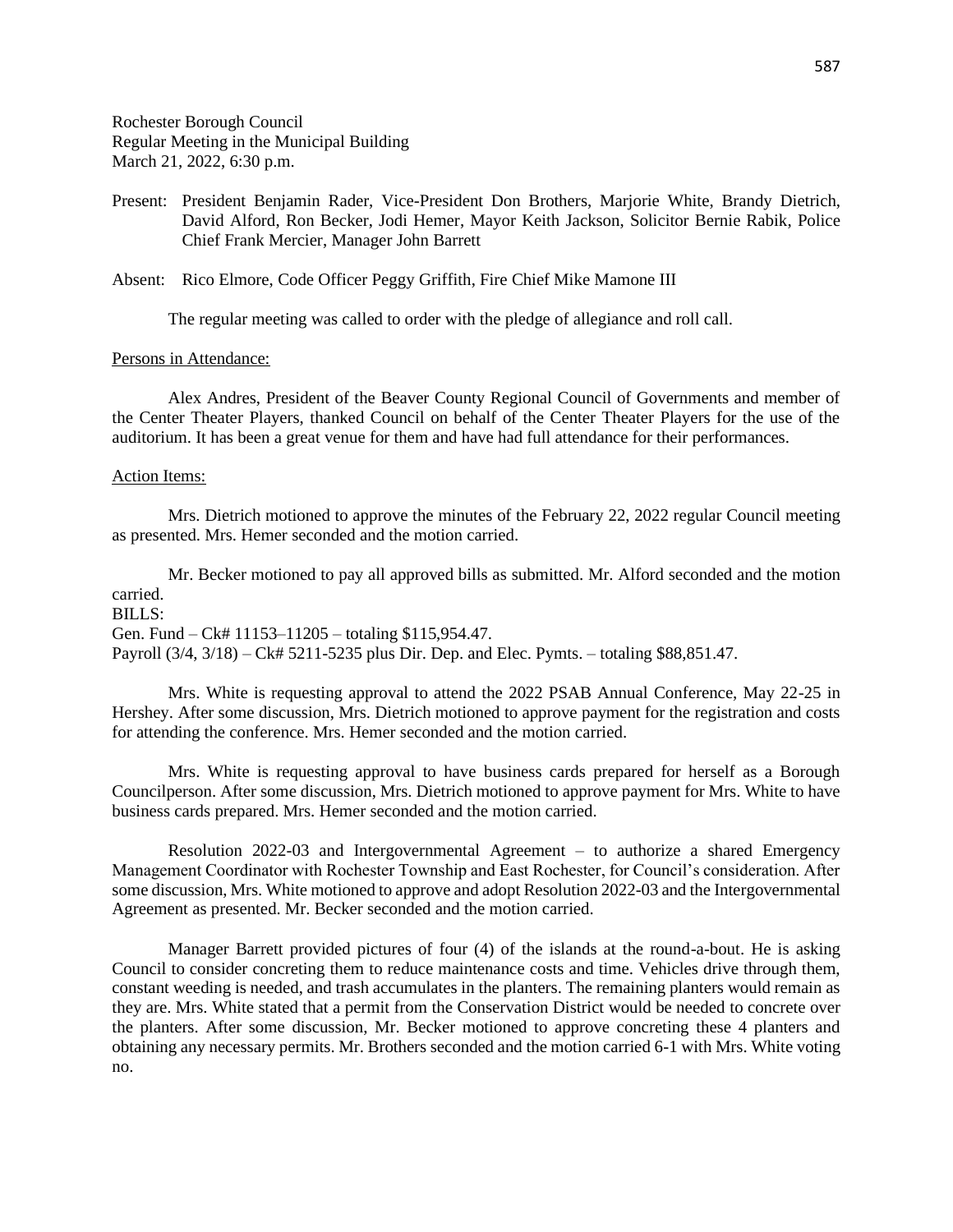Manager Barrett presented eight (8) Public Body Resolutions from First Commonwealth Bank. There is one for each of the Borough's accounts naming Mr. Rader, Mr. Becker, and Mrs. Hemer as the signatures on the accounts. Manager Barrett is asking Council to adopt these resolutions as presented. After some discussion, Mr. Alford motioned to approve and adopt the eight (8) Public Body Resolutions as presented. Mr. Becker seconded and the motion carried.

#### Review Items:

Council received for their review, the minutes of the February 10, 2022 Rochester Area Joint Sewer Authority meeting.

Council received for their review, the meeting notes of the February 16, 2022 Rochester Borough Development Corporation meeting.

Council received for their review, a letter from the County Commissioners. The Commissioners are allocating a portion of their ARPA funding to assist emergency services agencies with the purchase of new digital radios since the County is mandating all radios be digital by the end of 2023. The County will pay 80% of the cost and the agency will pay 20% of the cost. The County will send out cost figures to each agency based on the equipment list provided by the agency. Each agency will then decide if they want to participate in this replacement program or not.

Council received for their review, the 2020 Audit Report on the Real Estate Tax Collector.

Council received for their review, an email from the Rochester Library informing Council of their 100th birthday celebration and is inquiring if the Borough would like to participate in some manner. After some discussion, Mrs. White motioned to approve payment for a banner for the Library's celebration. Mr. Becker seconded and the motion carried.

Manager Barrett stated that he attended a meeting with the County Commissioners regarding the countywide property reassessment. The Commissioners are expecting the new assessment values to be sent out to property owners sometime in early 2023. The new assessment values will take effect January 1, 2024.

## Committee Reports:

## Public Administration – Ron Becker, Chairperson

Council received for their review, the Expense & Revenue report for the period January 1, 2022 through March 15, 2022.

## Public Safety – Don Brothers, Chairperson

Mr. Brothers noted that some residents are still putting their trash out extremely early. Chief Mercier will continue to monitor this problem and address it as needed.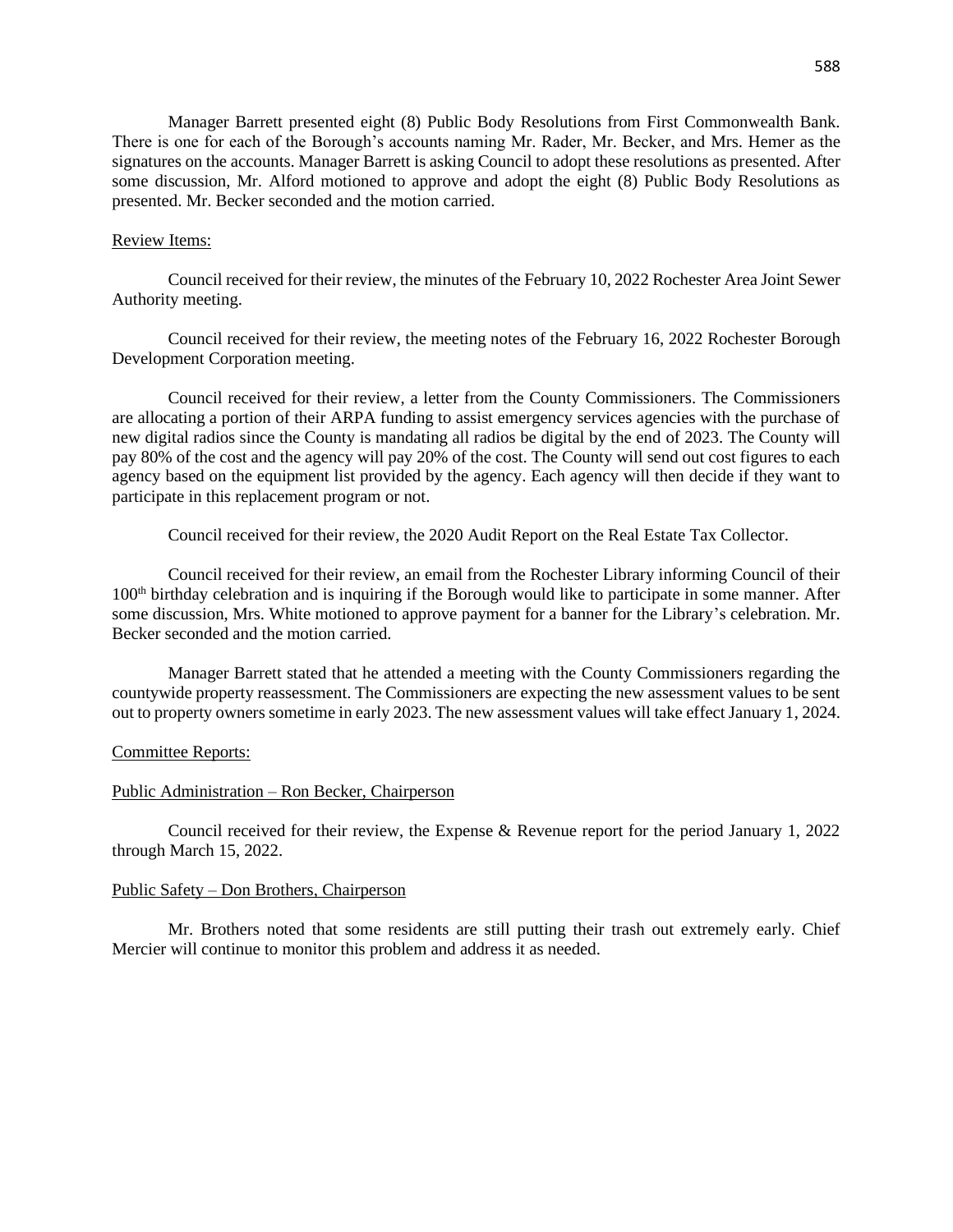## Public Works – , Chairperson

Mr. Brothers noted the need for some barricades along the sidewalk on Connecticut Avenue where the retaining wall had collapsed. There is a drop off there and doesn't want to see anyone fall over the edge. Manager Barrett will have the Public Works put up some barricades. Council asked if there was any update on the progress to replace the retaining wall and sidewalk and if the property owner had been given any sort of deadline to begin or complete the work. Manager Barrett stated the Code Officer has been in regular contact with the property owner but he was unaware of the status. The Manager also noted that no deadlines have been imposed at this time. After some discussion, Mr. Brothers motioned to give the property owner a 60-day notice for him to provide proof of progress such as a contract with an engineer, drawings showing the scope of work, etc., then ask for a tentative date for work to begin. Mr. Becker seconded and the motion carried.

Manager Barrett noted that the 2022 Paving Program has been advertised for bids and the bids should be available for Council's consideration at the April 18<sup>th</sup> meeting.

## Recreation – Brandy Dietrich, Chairperson

Manager Barrett stated that the Riverfront Committee met on March 16<sup>th</sup> at the riverfront. The Committee walked the entire riverfront area and is developing a jobs list of work that needs to be done outside the scope of the restoration work the Sewer Authority will be completing. The Committee will then prioritize the jobs and present it to Council for review. Once monies become available, it can be used to complete the work from the prioritized list that Council has approved.

The next Riverfront Committee meeting is scheduled for April  $20<sup>th</sup>$  at 6:00 p.m. at the riverfront.

## Mayor's Report:

Council received for their review, a note from Mayor Jackson dated March 15, 2022. Mayor Jackson acknowledged Solicitor Rabik's response that he received. Mayor Jackson stated that Resolution 2021-04 should be public information and should be put in the newspaper. Mayor Jackson stated that he would like to have an independent audit be conducted on the Police Department and the Borough Building for the years 2018 through 2022.

#### Solicitor's Report:

Solicitor Rabik noted his response to the Mayor's note and informed Council of a summary appeal he will be attending tomorrow before the Common Pleas Court.

## Code Officer's Report:

Council received for their review, the January and February 2022 Code Officer's Reports.

## Police Chief's Report:

Chief Mercier presented the February Police Department report and Code Officer's report for Council's review. Chief Mercier reviewed several items from the reports.

Chief Mercier stated that ticketing for parking violations related to streetsweeping will begin April 1<sup>st</sup>. The residents will get a courtesy tag the first week then citations from then on.